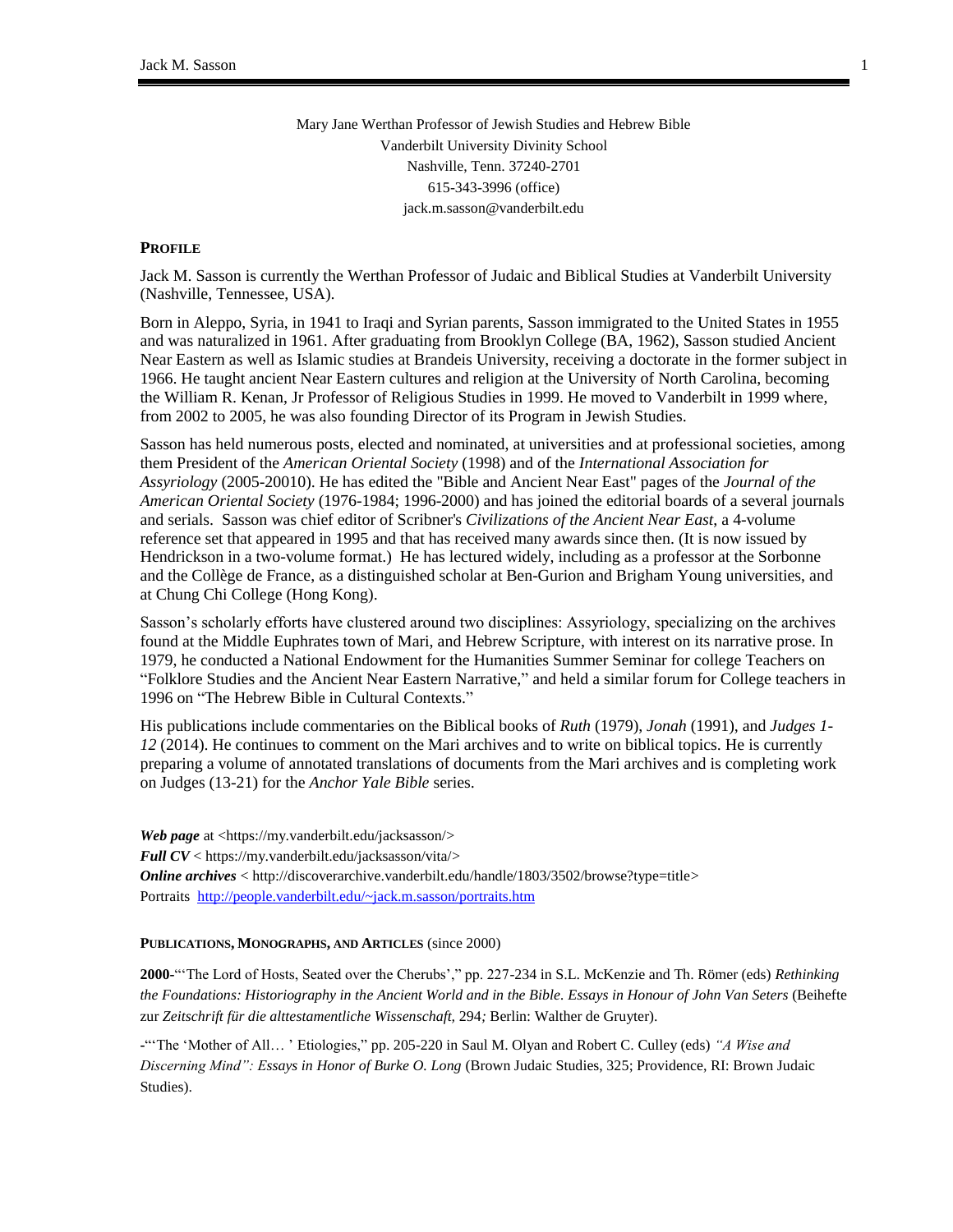-Consulting Editor, *The Near East: an Encyclopedia for Students. 4 Volumes* (Ronald Wallenfels, ed.; New York: Charles Scribner's Sons).

**2001***-*"The Road to Vanderbilt" (*Inaugural address*, Mary Jane Werthan Professor of Judaic and Religious Studies), *The Spire* 22:28-32.

-"Ancestors Divine?," pp. 413- 428 in W.H. van Soldt, J.G. Dercksen, N.J.C. Kouwenberg,.J.H. Krispijn, eds, *Veenhof Volume: Studies Presented to Klaas R. Veenhof on the Occasion of his Sixty-Fifth Birthday* (Leiden: Nederlands Instituut voor het Nabije Oosten).

-"The Search for the Hebrew God," *Fourth Annual E. Maynard Adams Lecture in the Humanities and Human Values,* (Chapel Hill, NC: Program in the Humanities and Human Values).

-"Absalom's Daughter: An Essay in Vestige Historiography," pp. 179-196 in J. Andrew Dearman and M. Patrick Graham, eds, *The Land that I Will Show You. Essays on the History and Archaeology of the Ancient Near East in Honor of J. Maxwell Miller* (*Journal for the Study of the Old Testament*, Supplementary Series, 343; Sheffield: Sheffield Academic Press).

-"On Reading the Diplomatic Letters in the Mari Archives,"*Amurru* 2 (*Mari, Ébla et les Hourrites, dix ans de travaux. Deuxième partie. Actes du colloque International, Paris, mai 1993*): 329-338.

**2002-**"On the Use of Images in Israel and the Ancient Near East," pp. 63-70 in Barry M. Gittlen, ed; *Sacred Time, Sacred Place: Archaeology and the Religion of Israel* (Winona Lake, IN: Eisenbrauns).

-"The Burden of Scribes," pp. 211-228 in Tzi Abusch (ed), *Riches Hidden in Secret Places: Studies in Memory of Thorkild Jacobsen* (Winona Lake, IN: Eisenbrauns).

-"Ritual Wisdom? On 'Seething a Kid in its Mother's Milk,'" pp. 294-308 in Ulrich Hübner and Ernst Axel Knauf (eds), *Kein Land für sich allein. Studien zum Kulturkontakt in Kanaan, Israel/Palaestina und Ebir-nâri für Manfred Weippert zum 65. Geburtstag* (OBO 186; Freiburg: Universitätsverlag).

-*Hebrew Origins: Three Lectures on the Historiography, History, and the God of Ancient Israel* (Chuen King Lecture Series, 4, Lung-Kwong Lo, ed.; Hong Kong: Theology Division, Chung Chi College).

- "Mari," *Religion in Geschichte und Gegenwart,* 4th edition (2002), vol. 5: 795-797.

**2003-**(With Richard M. Heller and Toni W. Heller) "Mold. 'Tsara`at,' Leviticus, and the History of a Confusion," *Perspectives in Biology and Medicine*: 588-591

-"Should Cheeseburgers be Kosher?" *Biblical Review*/6 (December 2003): 41-43, 50-51.

**-**"Forcing Morals on Mesopotamian Society?" pp. 329-340 in Gary Beckman, Richard Beal and Gregory McMahon (eds), *Studies in Honor of Harry A. Hoffner Jr., on the Occasion of his 65th Birthday*(Winona lake, IN: Eisenbrauns).

**2004-**"The Eyes of Eli: An Essay in Motif Accretion," pp. 171-190 in Louis Stulman and John Kaltner (eds), *Inspired Speech Prophecy in the Ancient Near East. Essays in Honor of Herbert B. Huffmon* (Journal for the Study of the Old Testament Supplement, 378; London: T&T Clark International).

-"Doeg's Job," *Scriptura: International Journal of Bible, Religion and Theology in Southern Africa 3* [*Festchrift Yehoshua Gitay*]: 317-322.

-"The King's Table: Food and Fealty in Old Babylonian Mari*,"* pp. 179-215 in Cristiano Grottanelli and Lucio Milano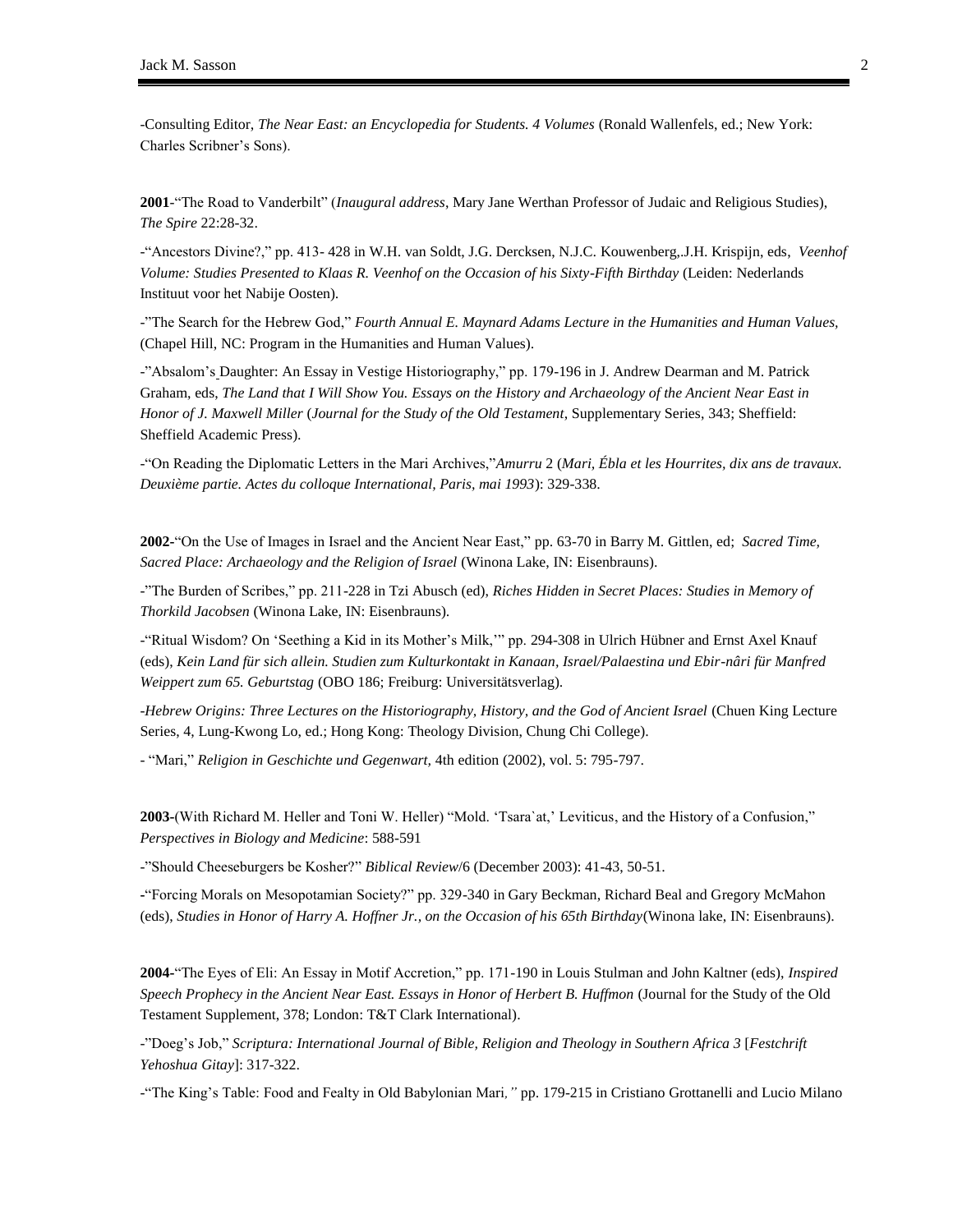(eds), *Food and Identity in the Ancient World* (History of the Ancient Near East, Studies; Padua: S.A.R.G.O.N. Editrice e Libreria).

**2005**-"Of Time & Immortality," *Biblical Review 2*1/3 (Summer 2005): 32-41, 52-54.

-"Comparative Observations on the Near Eastern Epic Traditions," pp. 215-232 in John Miles Foley (editor), *A Companion to Ancient Epic* (Oxford: Blackwell's).

-"Wooing Rebekah: How Isaac Got a Wife." *The Loy H. Witherspoon Lectures in Religious Studies*, *April 21, 2005*, The University of North Carolina at Charlotte.

**2006**-"Utopian and Dystopian Images in Mari Prophetic Texts," pp. 27-40 in Ehud Ben Zvi (ed.), Utopia and Dystopia in Prophetic Literature (Publications of the Finnish Exegetical Society, 92; Finnish Exegetical Society, Helsinki– Vandenhoeck & Ruprecht, Göttingen).

-"The Servant's Tale: How Rebekah Found a Spouse," *of Near Eastern Studies* 65: 241-265.

-"Mari and the Holy Grail," pp. 186-198 in Stanley W. Holloway (ed.), *Orientalism, Assyriology & the Bible* (Sheffield: Sheffield Phoenix Press).

**2007**-"Scruples: Extradition in the Mari Archives," pp. 453-73 in *Festschrift für Hermann Hunger, zum 65. Geburtstag gewidmet von seinen Freunden, Kollegen, und Schülern* (= WZKM 97; Wien: Institut für Orientalistik, 2007).

**2008**-"Another Wrinkle on Old Adapa," pp. 1-10 in R.J. van der Spek (et al., eds), *Studies in Ancient Near Eastern World View and Society presented to Marten Stol on the occasion of his 65th birthday* (Bethesda, MD: CDL Press).-

-"Oracle Inquiries in Judges," pp. 149-168 in Chaim Cohen (et al. eds.), *Birkat Shalom: Studies in the Bible, Ancient Near Eastern Literature, and Postbiblical Judaism Presented to Shalom M. Paul on the Occasion of His Seventieth Birthday*(Winona lake, IN: Eisenbrauns).

-"Texts, Trade and Travelers," pp. 95-100 in Joan Aruz (ed.), *Beyond Babylon: Art, Trade, and Diplomacy in the Second Millennium B.C.* (Metropolitan Museum of Art).

-"Time and Mortality: Creation Narratives in Ancient Israel and in Mesopotamia," pp. 489-509 in Ettore Cingano & Lucio Milano (eds.), *Papers on Ancient Literatures: Greece, Rome and the Near East. Proceedings of the "Advanced Seminar in the Humanities", Venice International University 2004-2005*, (Quaderni del Dipartimento di Scienze dell'Antichità e del Vicino Oriente — Università Ca' Foscari, Venezia, n. 4; Padova: S.A.R.G.O.N. Editrice e Libreria).

**2009**–"Ethically Cultured Interpretations: The Case of Eglon's Murder (Judges 3)," pp. 571-595 in Gershon Galil, Mark Geller and Alan Millard (eds.), *Homeland and Exile: Biblical and Ancient Near Eastern Studies in Honour of Bustenay Oded* (*Vetus*, 130; Leiden E.J. Brill).

**-**"The Trouble with Nūr-Sin: Zimri-Lim's Purchase of Alaḫtum," pp.193-203 in D.A. Barreyra Fracaroli, G. del Olmo Lete (eds), *Reconstruyendo Pasado Remoto. Estudios sobre el P.O.A. en homenaje a Jorge R. Silva Castillo* (Aula Orientalis Supplementa, 25; Sabadell, Barcelona: Editorial AUSA).

**2010–**"Where Angels Fearlessly Tread: Mari Insights on Genesis 19," pp. 1163-1183 in Kogan, Leonid, N. Koslova, S.